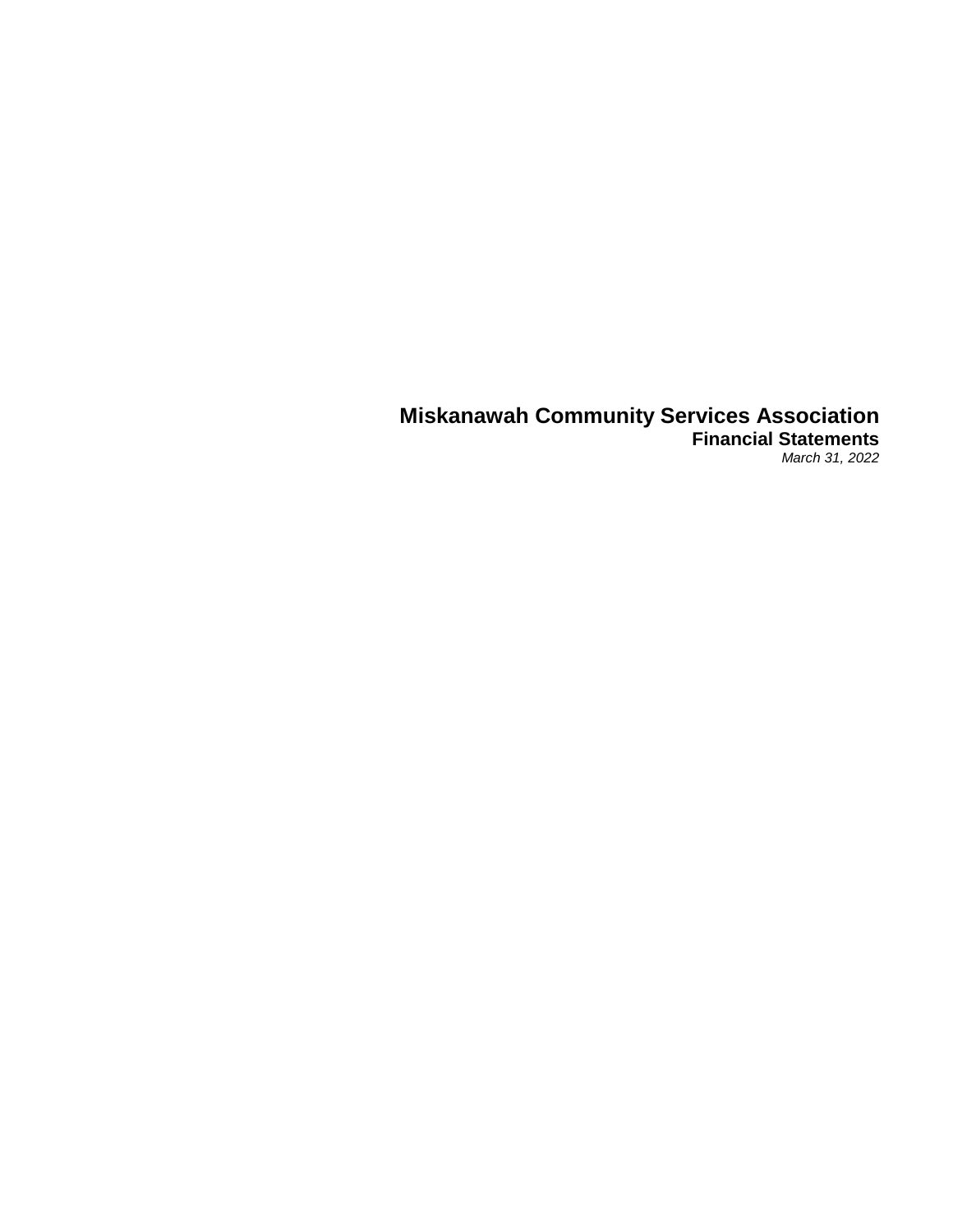

To the Members of Miskanawah Community Services Association:

#### **Opinion**

We have audited the financial statements of Miskanawah Community Services Association (the "Association"), which comprise the statement of financial position as at March 31, 2022, and the statements of operations, changes in net assets and cash flows for the year then ended, and notes to the financial statements, including a summary of significant accounting policies.

In our opinion, the accompanying financial statements present fairly, in all material respects, the financial position of the Association as at March 31, 2022, and the results of its operations and its cash flows for the year then ended in accordance with Canadian accounting standards for not-for-profit organizations.

#### **Basis for Opinion**

We conducted our audit in accordance with Canadian generally accepted auditing standards. Our responsibilities under those standards are further described in the Auditor's Responsibilities for the Audit of the Financial Statements section of our report. We are independent of the Association in accordance with the ethical requirements that are relevant to our audit of the financial statements in Canada, and we have fulfilled our other ethical responsibilities in accordance with these requirements. We believe that the audit evidence we have obtained is sufficient and appropriate to provide a basis for our opinion.

#### **Responsibilities of Management and Those Charged with Governance for the Financial Statements**

Management is responsible for the preparation and fair presentation of the financial statements in accordance with Canadian accounting standards for not-for-profit organizations, and for such internal control as management determines is necessary to enable the preparation of financial statements that are free from material misstatement, whether due to fraud or error.

In preparing the financial statements, management is responsible for assessing the Association's ability to continue as a going concern, disclosing, as applicable, matters related to going concern and using the going concern basis of accounting unless management either intends to liquidate the Association or to cease operations, or has no realistic alternative but to do so.

Those charged with governance are responsible for overseeing the Association's financial reporting process.

#### **Auditor's Responsibilities for the Audit of the Financial Statements**

Our objectives are to obtain reasonable assurance about whether the financial statements as a whole are free from material misstatement, whether due to fraud or error, and to issue an auditor's report that includes our opinion. Reasonable assurance is a high level of assurance, but is not a guarantee that an audit conducted in accordance with Canadian generally accepted auditing standards will always detect a material misstatement when it exists. Misstatements can arise from fraud or error and are considered material if, individually or in the aggregate, they could reasonably be expected to influence the economic decisions of users taken on the basis of these financial statements.

As part of an audit in accordance with Canadian generally accepted auditing standards, we exercise professional judgment and maintain professional skepticism throughout the audit. We also:

- Identify and assess the risks of material misstatement of the financial statements, whether due to fraud or error, design and perform audit procedures responsive to those risks, and obtain audit evidence that is sufficient and appropriate to provide a basis for our opinion. The risk of not detecting a material misstatement resulting from fraud is higher than for one resulting from error, as fraud may involve collusion, forgery, intentional omissions, misrepresentations, or the override of internal control.
- Obtain an understanding of internal control relevant to the audit in order to design audit procedures that are appropriate in the circumstances, but not for the purpose of expressing an opinion on the effectiveness of the Association's internal control.
- Evaluate the appropriateness of accounting policies used and the reasonableness of accounting estimates and related disclosures made by management.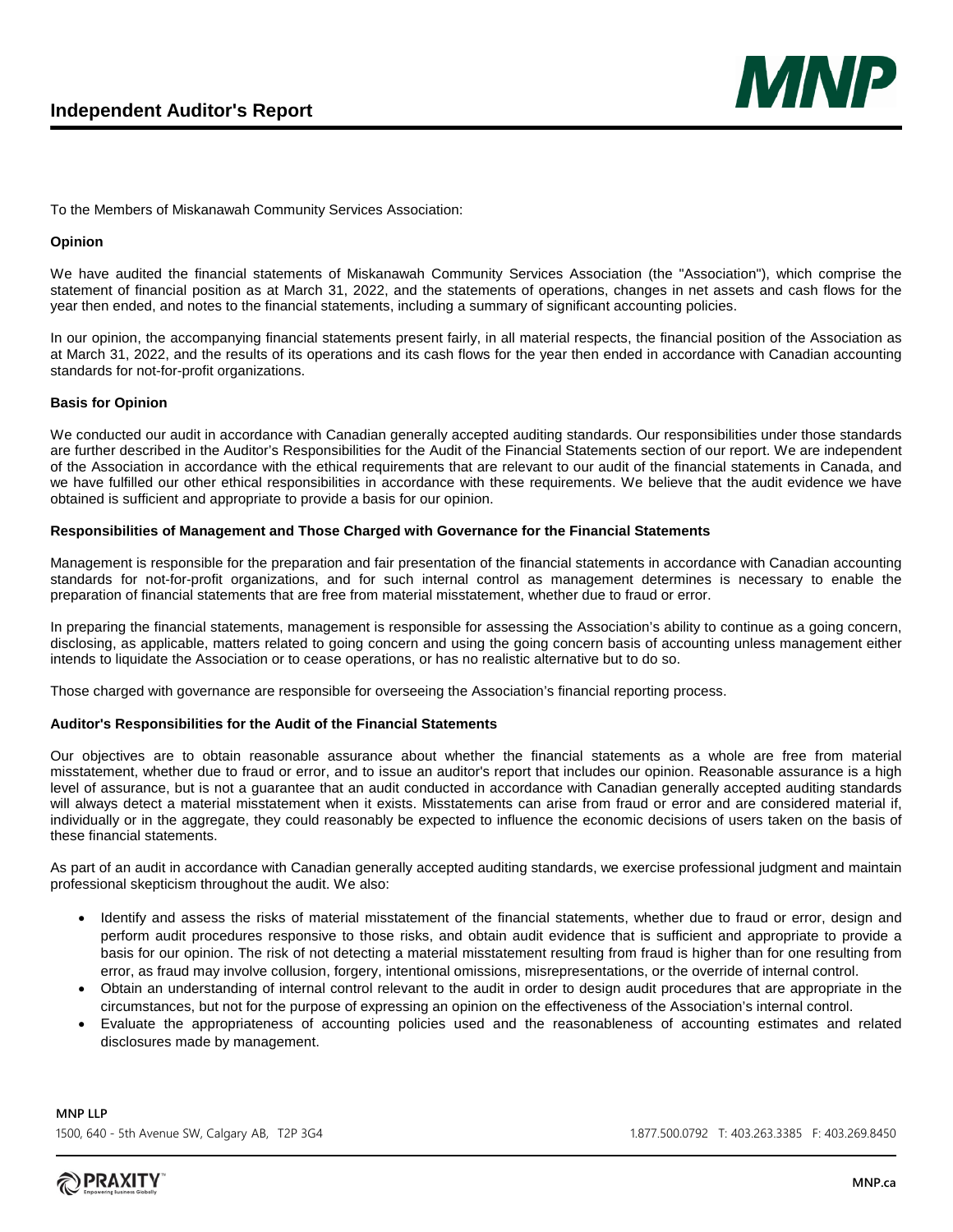- Conclude on the appropriateness of management's use of the going concern basis of accounting and, based on the audit evidence obtained, whether a material uncertainty exists related to events or conditions that may cast significant doubt on the Association's ability to continue as a going concern. If we conclude that a material uncertainty exists, we are required to draw attention in our auditor's report to the related disclosures in the financial statements or, if such disclosures are inadequate, to modify our opinion. Our conclusions are based on the audit evidence obtained up to the date of our auditor's report. However, future events or conditions may cause the Association to cease to continue as a going concern.
- Evaluate the overall presentation, structure and content of the financial statements, including the disclosures, and whether the financial statements represent the underlying transactions and events in a manner that achieves fair presentation.

We communicate with those charged with governance regarding, among other matters, the planned scope and timing of the audit and significant audit findings, including any significant deficiencies in internal control that we identify during our audit.

Calgary, Alberta

 $MNP$ LLP

June 9, 2022 Chartered Professional Accountants

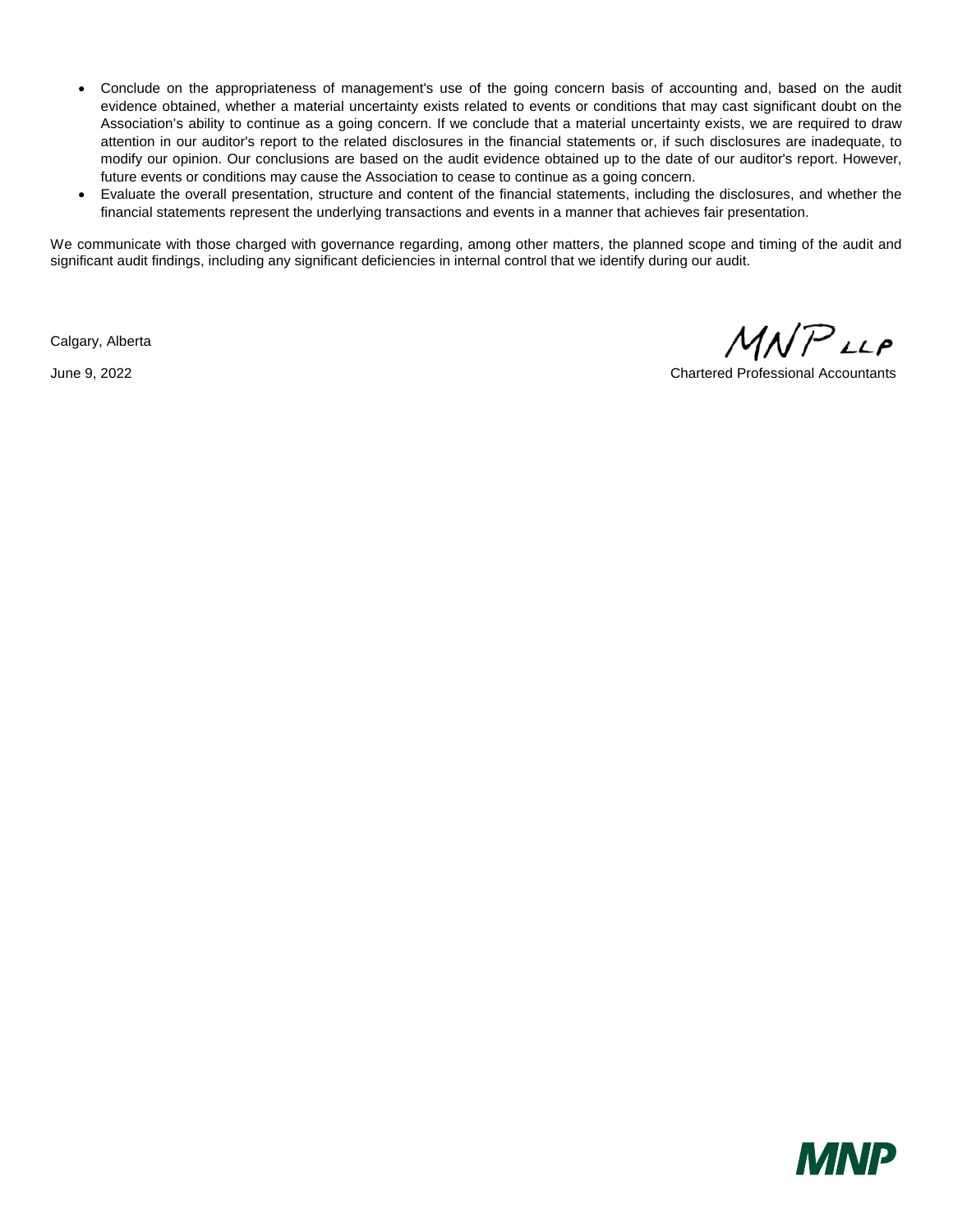## MISKANAWAH COMMUNITY SERVICES ASSOCIATION **STATEMENT OF FINANCIAL POSITION**

#### As at March 31, 2022

|                                                                               | 2022                       | 2021                    |
|-------------------------------------------------------------------------------|----------------------------|-------------------------|
| <b>ASSETS</b>                                                                 |                            |                         |
| <b>CURRENT ASSETS</b>                                                         |                            |                         |
| Cash and cash equivalents, unrestricted                                       | \$<br>128,553              | \$<br>33,805            |
| Cash and cash equivalents, externally restricted (Note 4)                     | 1,437,068                  | 1,066,312               |
| Short term investments (Note 3)                                               | 332,851                    | 267,101                 |
| Accounts receivable                                                           | 37,527                     | 60,699                  |
| GST receivable, unrestricted                                                  | 19,328                     | 17,820                  |
| Prepaid expense and deposits                                                  | 101,572                    | 84,160                  |
|                                                                               | 2,056,899                  | 1,529,897               |
| <b>LONG TERM INVESTMENTS (Note 3)</b>                                         |                            | 63,123                  |
| <b>PROPERTY AND EQUIPMENT (Note 5)</b>                                        | 73,315                     | 26,008                  |
|                                                                               | 2,130,214<br>\$            | $\sqrt{2}$<br>1,619,028 |
| <b>LIABILITIES AND NET ASSETS</b>                                             |                            |                         |
| <b>CURRENT LIABILITIES</b>                                                    |                            |                         |
| Accounts payable and accrued liabilities                                      | \$<br>138,832              | \$<br>104,216           |
| Salaries and benefits payable                                                 | 159,939                    | 170,117                 |
| Grants payable Government of Alberta - Children's Services contracts (Note 4) | 498,440                    | 595,930                 |
| Deferred contributions (Note 4)                                               | 938,628                    | 470,382                 |
|                                                                               | 1,735,839                  | 1,340,645               |
| <b>DEFERRED CAPITAL CONTRIBUTIONS (Note 6)</b>                                | 38,294                     | 2,041                   |
|                                                                               | 1,774,133                  | 1,342,686               |
| <b>COMMITMENTS (Note 8)</b>                                                   |                            |                         |
| <b>SIGNIFICANT EVENT (Note 10)</b>                                            |                            |                         |
| <b>NET ASSETS</b>                                                             |                            |                         |
| Unrestricted                                                                  | 321,060                    | 252,375                 |
| Invested in property and equipment                                            | 35,021                     | 23,967                  |
|                                                                               | 356,081                    | 276,342                 |
|                                                                               | 2,130,214<br>S             | \$<br>1,619,028         |
| Approved on behalf of the Board                                               |                            |                         |
| e-Signed by Dan Rochon                                                        | e-Signed by Bruce Randall  |                         |
| 2022-06-10 15:48:14:14 MDT                                                    | 2022-06-11 17:08:13:13 MDT |                         |
| <b>Director</b>                                                               | <b>Director</b>            |                         |
|                                                                               |                            |                         |

The accompanying notes are an integral part of these financial statements.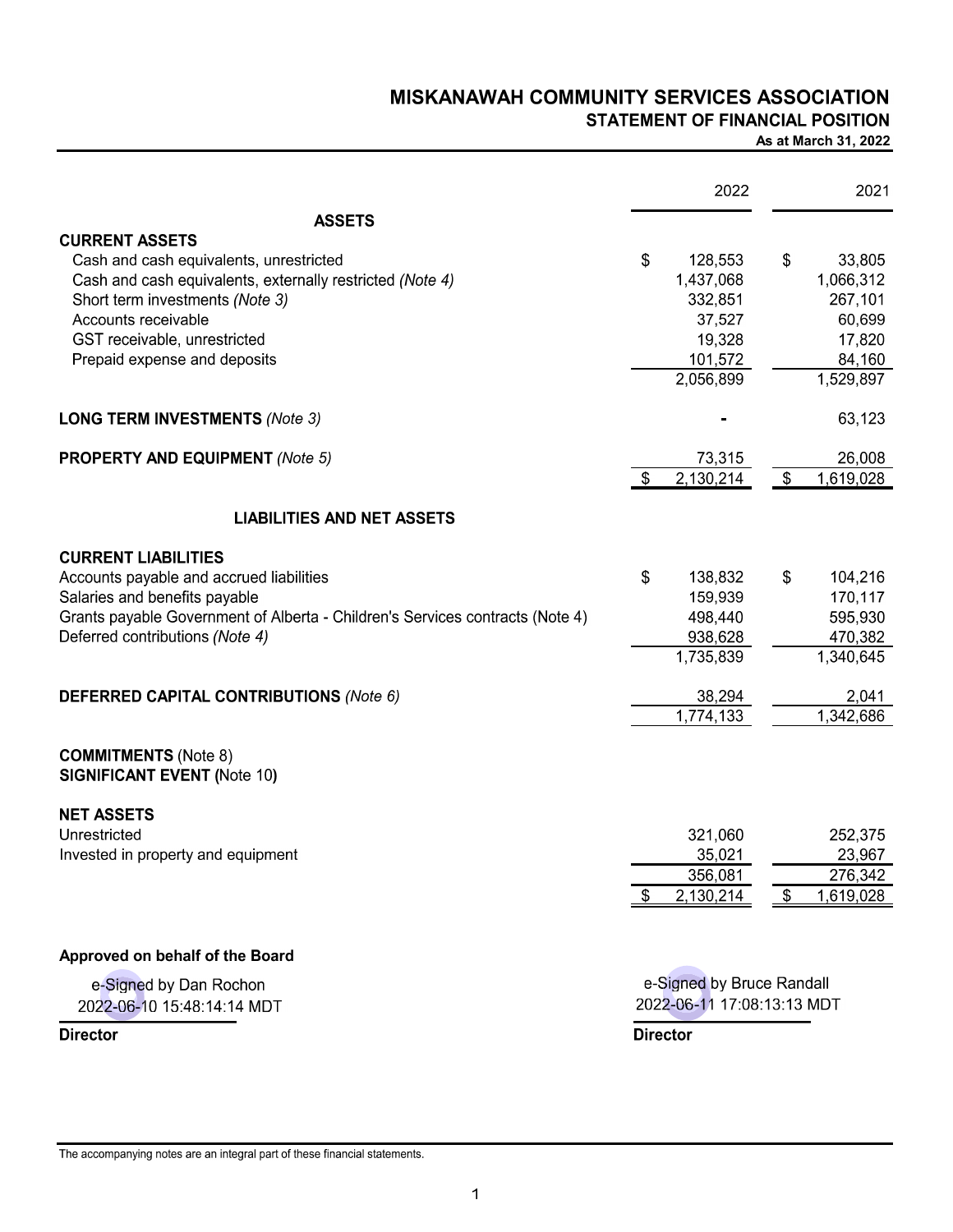## **STATEMENT OF OPERATIONS**

**For the Year Ended March 31, 2022**

|                                                                     | 2022            | 2021            |
|---------------------------------------------------------------------|-----------------|-----------------|
| <b>REVENUE</b>                                                      |                 |                 |
| Government of Alberta - Children's Services contracts               | \$<br>6,463,319 | \$<br>6,096,867 |
| United Way of Calgary and Area                                      | 710,553         | 642,708         |
| City of Calgary - Family and Community Support Services             | 298,222         | 438,929         |
| <b>Calgary Homeless Foundation</b>                                  | 250,785         |                 |
| <b>Calgary Foundation</b>                                           | 150,000         | 82,990          |
| Government of Alberta - Children's Services fee for service         | 145,132         | 138,665         |
| Donations and other contributions                                   | 125,878         | 58,236          |
| City of Calgary - Crime Prevention Investment Plan                  | 93,772          | 70,146          |
| <b>Collaborative Funders' Table</b>                                 | 88,214          | 40,101          |
| Government of Canada                                                | 50,381          | 97,074          |
| City of Calgary - Connect the Dots!                                 | 39,254          |                 |
| <b>Burns Memorial Fund</b>                                          | 17,150          | 11,825          |
| Interest and other revenue                                          | 8,431           | 49,686          |
| Government of Alberta - Justice and Solicitor General               |                 | 53,246          |
| <b>Calgary Learns</b>                                               |                 | 18,883          |
| Casino                                                              |                 | 56              |
|                                                                     | 8,441,091       | 7,799,412       |
| <b>EXPENSES</b>                                                     |                 |                 |
| Salaries, benefits and elder services                               | 6,059,475       | 5,618,572       |
| Direct client and program                                           | 1,247,720       | 1,026,246       |
| Facility                                                            | 694,784         | 750,551         |
| Administration                                                      | 326,212         | 397,475         |
| Vehicles                                                            | 20,845          | 15,222          |
|                                                                     | 8,349,036       | 7,808,066       |
| Excess (deficiency) of revenue over expenses before<br>amortization | 92,055          | (8,654)         |
|                                                                     |                 |                 |
| Amortization of deferred capital contributions (Note 6)             | 14,596          | 46,179          |
| Amortization expense                                                | (26, 912)       | (10, 877)       |
| Loss on write-down of property and equipment (Note 5)               |                 | (55, 899)       |
| <b>EXCESS (DEFICIENCY) OF REVENUE OVER EXPENSES</b>                 | \$<br>79,739    | \$<br>(29, 251) |

The accompanying notes are an integral part of these financial statements.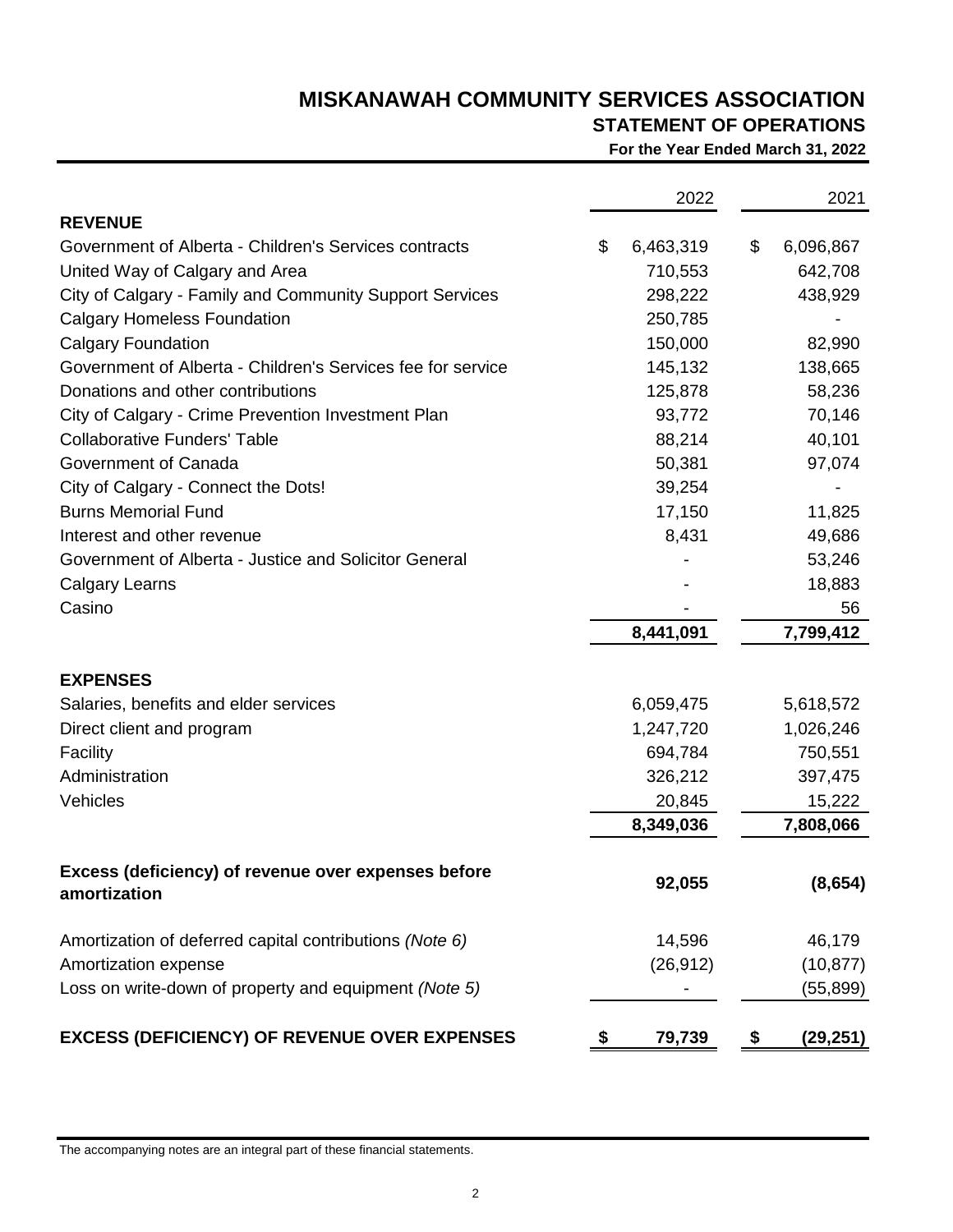# **STATEMENT OF CHANGES IN NET ASSETS**

**For the year ended March 31, 2022**

|                                                         | Invested in<br>Property and |              |           |           |   |         |
|---------------------------------------------------------|-----------------------------|--------------|-----------|-----------|---|---------|
|                                                         |                             | Unrestricted | Equipment |           |   | Total   |
| Balance, beginning of year, as previously reported      | \$                          | 252,375      | \$        | 23,967    | Ъ | 276,342 |
| Excess (deficiency) of revenue over expenses            |                             | 79,739       |           |           |   | 79,739  |
| Amortization of deferred capital contributions (Note 6) |                             | (14, 596)    |           | 14,596    |   |         |
| Amortization expense                                    |                             | 26,912       |           | (26, 912) |   |         |
| Deferred capital contributions received                 |                             | 50,849       |           | (50, 849) |   |         |
| Purchase of capital assets                              |                             | (74,219)     |           | 74,219    |   |         |
| Unrestricted net assets, end of the year                |                             | 321,060      |           | 35,021    |   | 356,081 |

## **For the year ended March 31, 2021**

|                                                         |              | Invested in  |           |
|---------------------------------------------------------|--------------|--------------|-----------|
|                                                         |              | Property and |           |
|                                                         | Unrestricted | Equipment    | Total     |
| Balance, beginning of year                              | 261,029      | \$<br>44,564 | 305,593   |
| Excess (deficiency) of revenue over expenses            | (29, 251)    |              | (29, 251) |
| Amortization of deferred capital contributions (Note 6) | (46,179)     | 46,179       |           |
| Amortization expense                                    | 10,877       | (10, 877)    |           |
| Loss on write-off of property and equipment             | 55,899       | (55, 899)    |           |
| Unrestricted net assets, end of the year                | 252,375      | \$<br>23,967 | 276,342   |
|                                                         |              |              |           |

The accompanying notes are an integral part of these financial statements.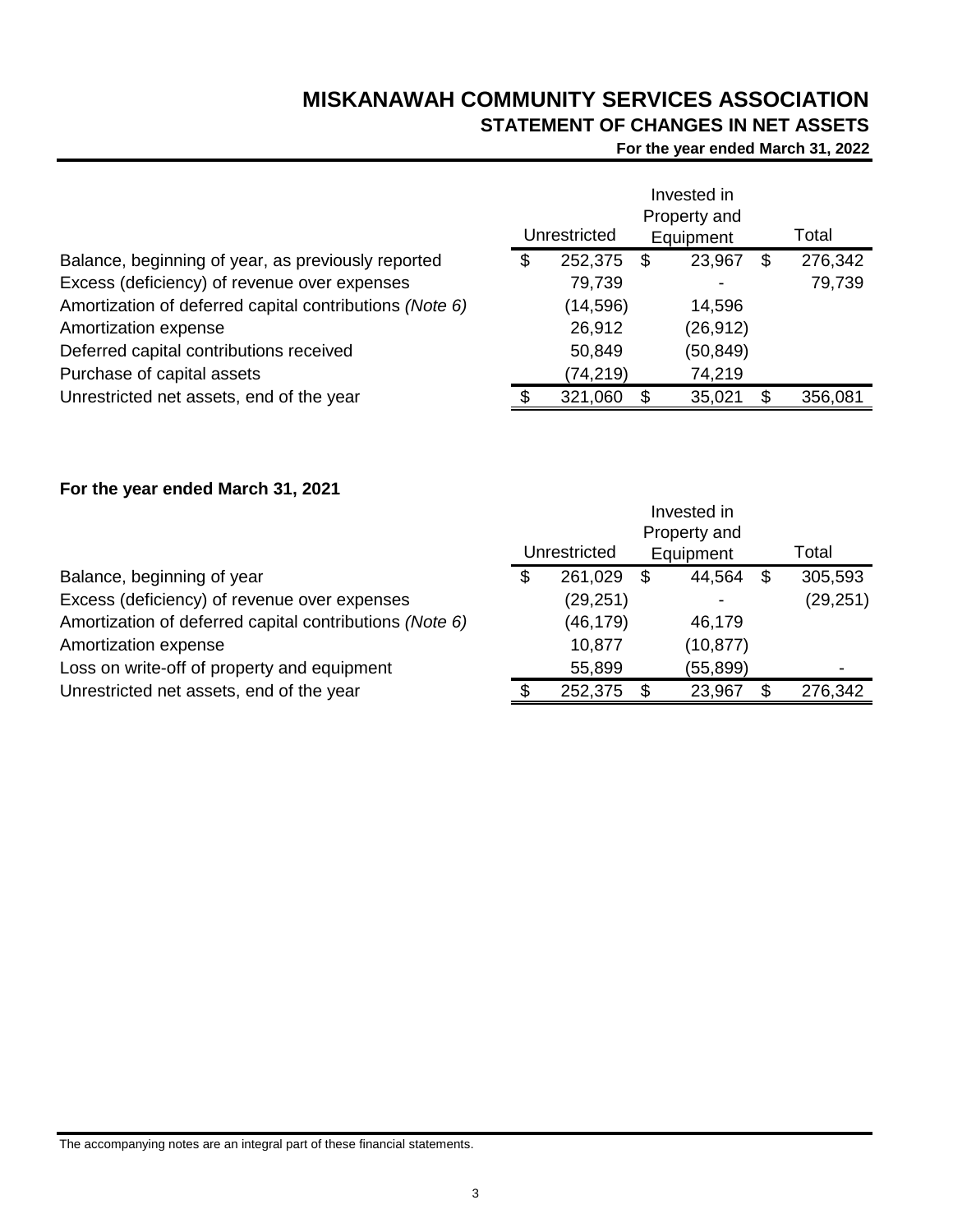# **STATEMENT OF CASH FLOWS**

**For the year ended March 31, 2022**

|                                                                      | 2022      | 2021      |
|----------------------------------------------------------------------|-----------|-----------|
| <b>FUNDS PROVIDED BY (USED IN) OPERATIONS</b>                        |           |           |
| <b>EXCESS (DEFICIENCY) OF REVENUE OVER EXPENSES</b>                  | 79,739    | (29, 251) |
| Charges not requiring cash outlay:                                   |           |           |
| Amortization                                                         | 26,912    | 10,877    |
| Loss on write-off of property and equipment                          |           | 55,899    |
| Amortization of deferred capital contributions                       | (14, 596) | (46, 179) |
|                                                                      | 92,055    | (8,654)   |
| Changes in non-cash operating working capital:                       |           |           |
| Accounts receivable                                                  | 23,172    | 14,588    |
| <b>GST</b> receivable                                                | (1,508)   | (5, 139)  |
| Prepaid expense and deposits                                         | (17, 412) | (57, 437) |
| Accounts payable and accrued liabilities                             | 34,616    | 9,541     |
| Salaries and benefits payable                                        | (10, 178) | 27,708    |
| Grants payable Government of Alberta - Children's Services contracts | (97, 490) | 562,033   |
| Cash flows from operating activities                                 | 23,255    | 542,640   |
| <b>FINANCING ACTIVITIES</b>                                          |           |           |
| Deferred cash contributions (funding for next fiscal)                | 468,246   | 285,351   |
| Deferred capital contributions received                              | 50,849    |           |
| Cash flows from financing activities                                 | 519,095   | 285,351   |
| <b>INVESTING ACTIVITIES</b>                                          |           |           |
| Purchase of capital assets                                           | (74, 219) |           |
| Investments (interest reinvested)                                    | (2,627)   | (5,720)   |
| Cash flows from investing activities                                 | (76, 846) | (5, 720)  |
| <b>INCREASE (DECREASE) IN CASH AND CASH EQUIVALENTS</b>              | 465,504   | 822,271   |
| Cash and cash equivalents, beginning of the year                     | 1,100,117 | 277,846   |
| CASH AND CASH EQUIVALENTS, END OF THE YEAR                           | 1,565,621 | 1,100,117 |
| <b>Consisting of:</b>                                                |           |           |
| Cash and cash equivalents, unrestricted                              | 128,553   | 33,805    |
| Cash and cash equivalents, externally restricted (Note 4)            | 1,437,068 | 1,066,312 |
|                                                                      | 1,565,621 | 1,100,117 |

The accompanying notes are an integral part of these financial statements.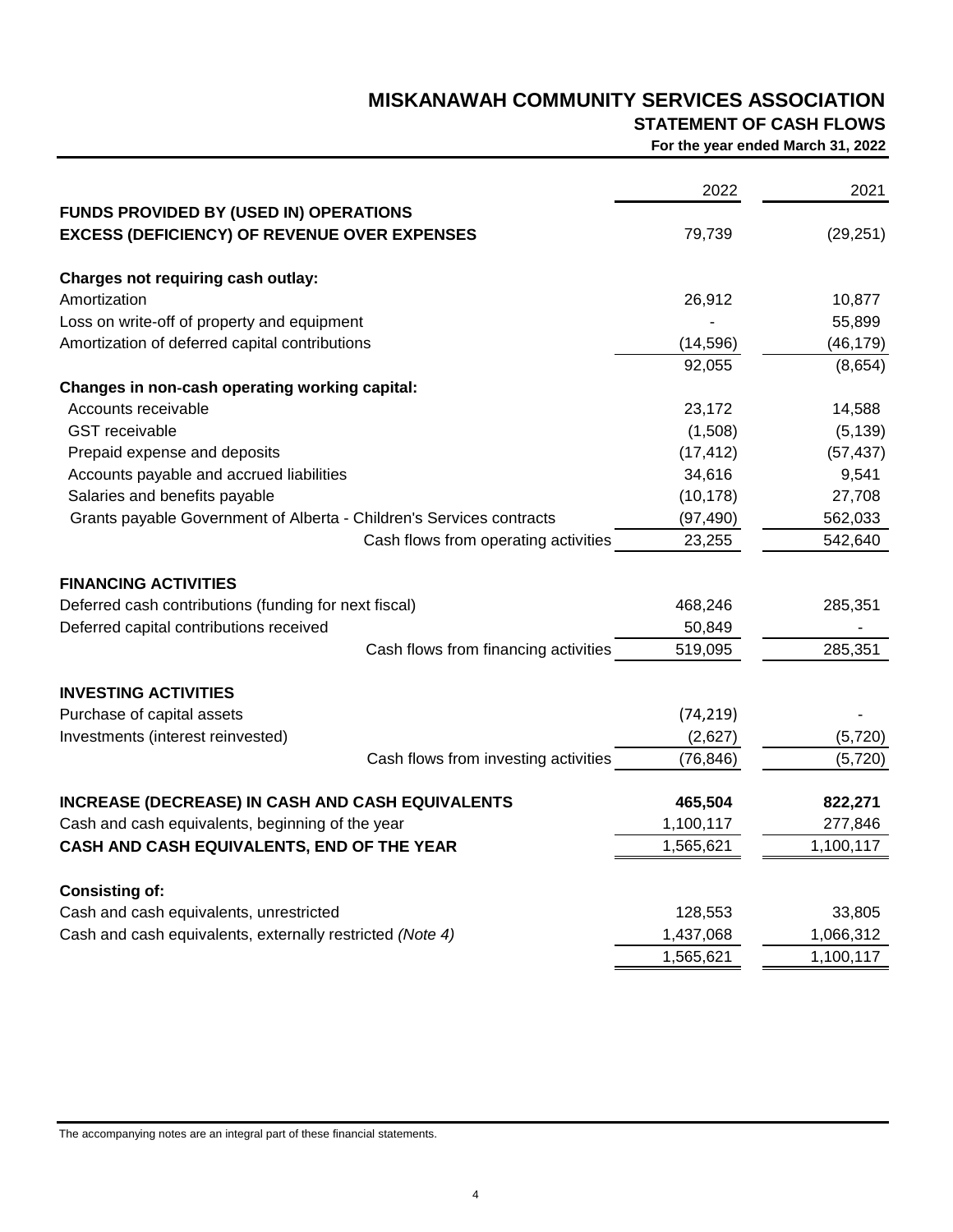### **1 NATURE OF THE ORGANIZATION**

Miskanawah Community Services Association (the "Association") is guided by Indigenous teachings and provides evidence-informed supportive services to all people in the Calgary area in order to strengthen their circles of self, family, community and culture.

The Association was previously incorporated March 27, 2001 under the companies Act of the Province of Alberta, and received non profit charitable private foundation status effective April 1, 2001. The Association received re-designation as a not for profit charitable organization pursuant to the Canadian Income Tax Act effective April 1, 2004.

The Association approved a reorganization and was reincorporated under the Societies Act of the Province of Alberta effective June 26, 2007. Thus, the original corporation that was operating under the Companies Act was dissolved and continued operations under the Society's Act. In addition, the Association approved a name change from Spectrum Youth and Family Services Association to Pathways Community Services Association and received re-designation as a registered charity effective July 1, 2008. On October 15, 2019, the Association approved a name change from Pathways Community Services Association to Miskanawah Community Service Association. The Association is a registered not for profit charitable organization and it is exempt from income taxes. In order to maintain its status as a registered charity under the Income Tax Act ("the Act"), the Association must meet certain requirements within the Act. In the opinion of management, these requirements have been met.

## **2 SIGNIFICANT ACCOUNTING POLICIES**

These financial statements have been prepared in accordance with Canadian accounting standards for not-for-profit organizations. The significant accounting policies are as follows:

## **(a) Revenue Recognition**

The Association follows the deferral method of accounting for contributions, which include grants and donations. Restricted contributions are recognized as revenue in the year in which the related expenses are incurred.

Restricted contributions for the purchase of capital assets are deferred and recognized as revenue on the same basis as the amortization expense related to the acquired capital assets.

Unrestricted contributions are recognized as revenue when received or receivable.

Restricted and unrestricted contributions receivable are recorded if the amount can be reasonably estimated and collection is reasonably assured.

#### **(b) Cash and Cash Equivalents**

Cash and cash equivalents include cash on hand, balances with banks, and short term deposits with original maturities of three months or less.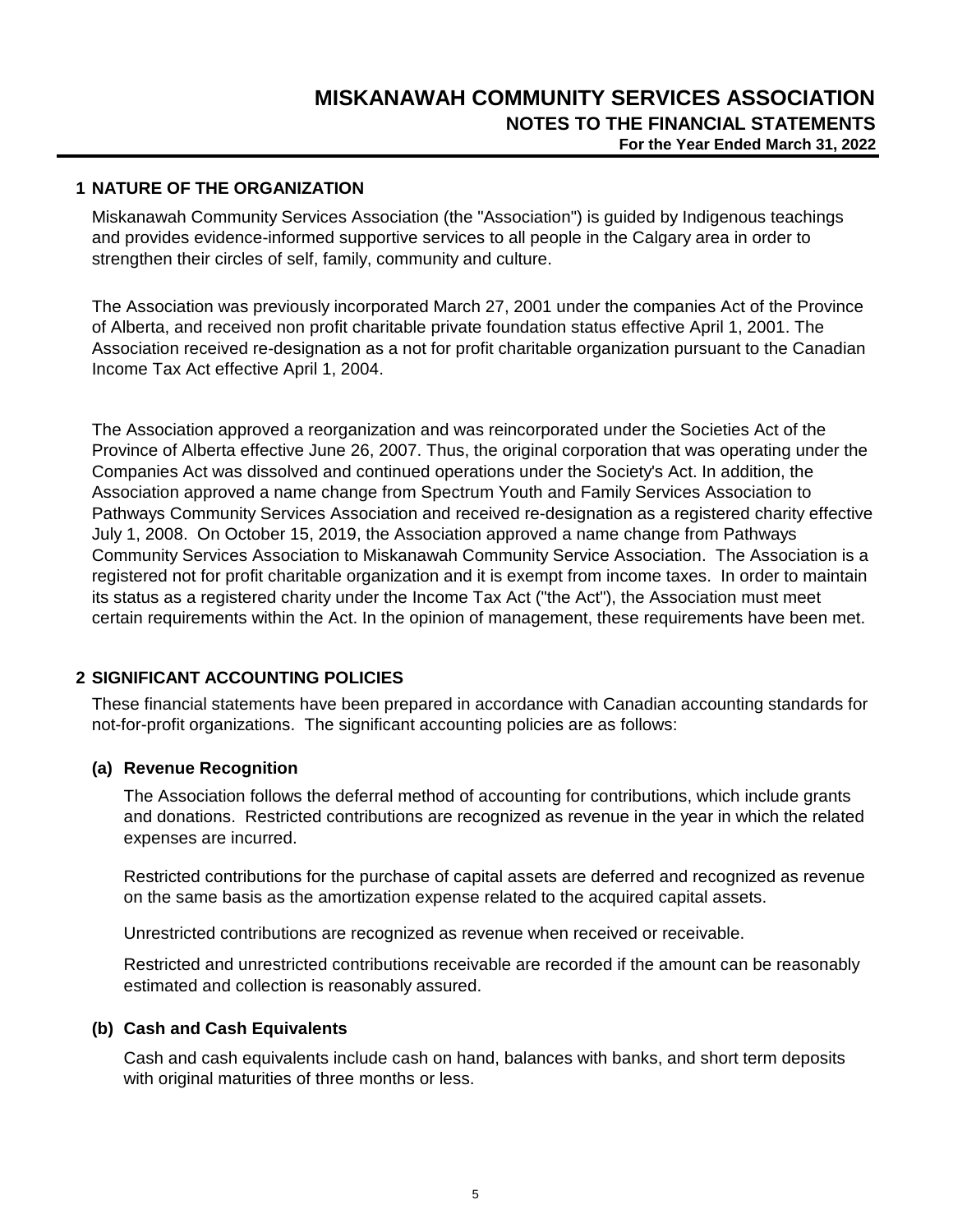$55<sub>5</sub>$ 

## **2 SIGNIFICANT ACCOUNTING POLICIES** *(continued from previous page)*

#### **(c) Capital Assets**

Purchased capital assets of \$ 5,000 and over are recorded at cost and contributed capital assets are recorded at fair market value at the date of acquisition. Amortization on capital assets is provided using the following methods and annual rates:

|                        | Method            | $\frac{\text{Rate}}{20\%}$ |
|------------------------|-------------------|----------------------------|
| Computer equipment     | Declining balance |                            |
| Furniture and fixtures | Declining balance | 10 years                   |
| Leasehold improvements | Straight line     | 30%                        |
| Vehicles               | Declining balance |                            |

The Association amortizes capital assets using the half year rule in the year of acquisition. Also included in capital assets is artwork which is not amortized *(Note 5)* .

## **(d) Donated Goods and Services**

Goods and services donated to the Association are recorded in these financial statements if they are used in the normal course of operations, if a fair value can be reasonably determined and if they would have otherwise been purchased.

Volunteers have contributed a variety of services to assist the Association in carrying out its objectives. The fair value of these services are not recognized in these financial statements.

#### **(e) Financial Instruments**

#### *Measurement of Financial Instruments*

The Association initially measures its financial assets and financial liabilities at fair value. The Association subsequently measures all its financial assets and financial liabilities at cost or amortized cost. Changes in fair value of these financial instruments are recognized in net income. Financial instruments measured at amortized cost include cash, short term investments, accounts receivable and accounts payable.

At initial recognition, the Association may irrevocably elect to subsequently measure any financial instrument at fair value. The Association has not made such an election during the year. The Association subsequently measures financial assets and liabilities at amortized cost.

Transaction costs and financing fees are added to the carrying amount for those financial instruments subsequently measured at amortized cost or cost.

#### *Financial Risk*

It is management's opinion that the Association is not exposed to significant interest rate, currency, price, market or credit risks arising from these financial instruments.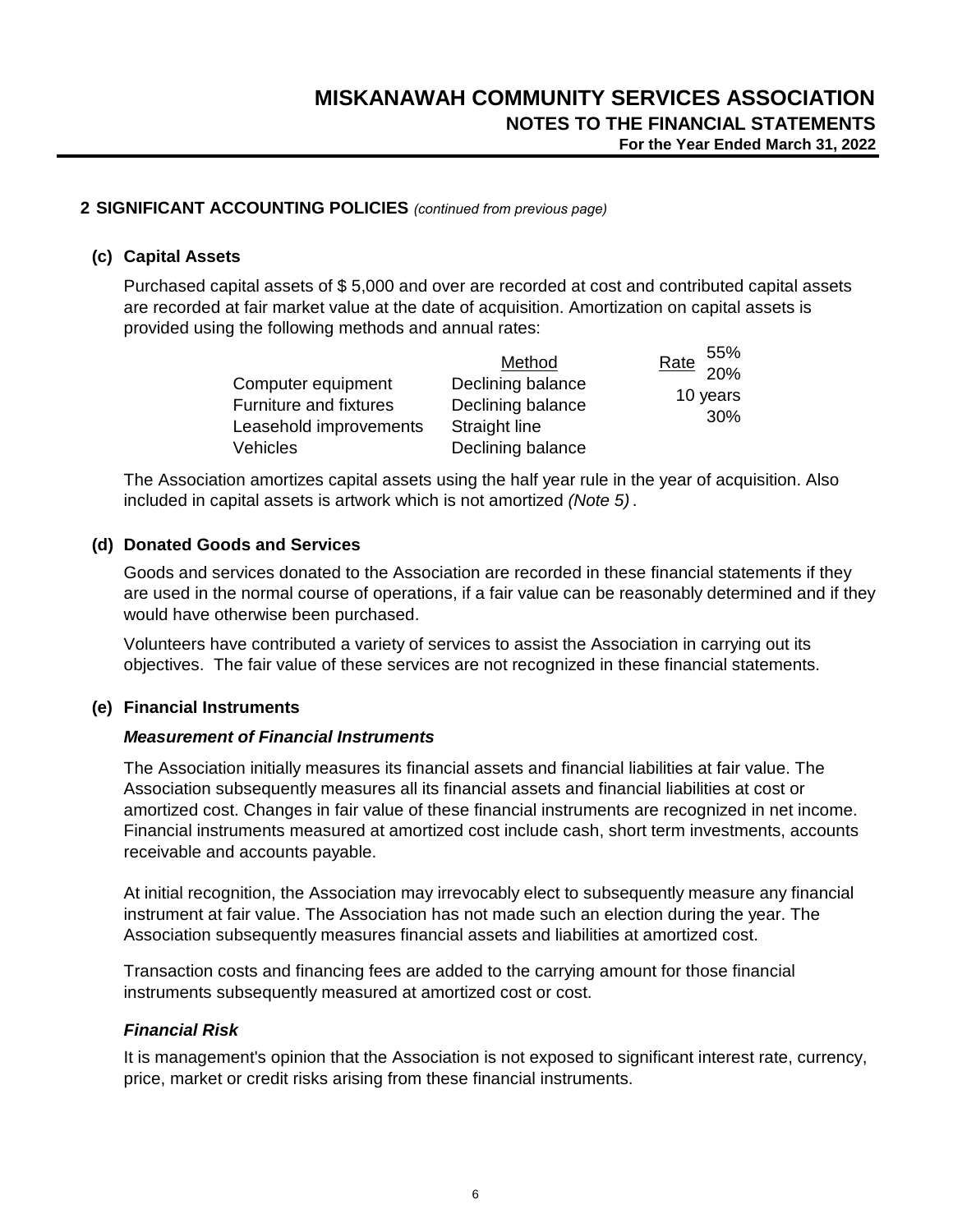## **2 SIGNIFICANT ACCOUNTING POLICIES** *(continued from previous page)*

#### **(f) Financial Asset Impairment**

The Association assesses impairment of all its financial assets measured at cost or amortized cost. When there is an indication of impairment, the Association determines whether it has resulted in a significant adverse change in the expected timing or amount of future cash flows during the year. If so, the Association reduces the carrying amount of any impaired financial assets to the highest of: the present value of cash flows expected to be generated by holding the assets; the amount that could be realized by selling the assets; and the amount expected to be realized by exercising any rights to collateral held against those assets. Any impairment, which is not considered temporary, is included in the current year statement of operations.

The Association reverses impairment losses on financial assets when there is a decrease in impairment and the decrease can be objectively related to an event occurring after the impairment loss was recognized. The amount of the reversal is recognized in the statement of operations in the year the reversal occurs.

#### **(g) Use of Estimates**

The preparation of financial statements in accordance with Canadian accounting standards for not for profit organizations requires management to make estimates and assumptions that affect the reported amount of assets and liabilities, the disclosure of contingent assets and liabilities at the statement of financial position date and the reported amounts of revenue and expenses for the periods covered. The main estimates relate to the collectability of receivables, the useful life of property and equipment and the amounts recorded as accrued liabilities.

## **3 SHORT TERM INVESTMENTS**

The Association held the following short term investments with TD Canada Trust on March 31, 2022:

| Maturing July 9, 2022 @ 0.55%                                                                                                                                                                             | \$<br>108,572                                 |  |
|-----------------------------------------------------------------------------------------------------------------------------------------------------------------------------------------------------------|-----------------------------------------------|--|
| Maturing November 19, 2022 @ 0.5%                                                                                                                                                                         | 103,624                                       |  |
| Maturing January 14, 2023 @ 0.5%                                                                                                                                                                          | 63,439                                        |  |
| Maturing August 6, 2022 @ 0.5%                                                                                                                                                                            | 57,216                                        |  |
|                                                                                                                                                                                                           | 332,851                                       |  |
| The Association held the following short term investments with TD Canada Trust on March 31, 2021:<br>Maturing May 8, 2021 @ 2.00%<br>Maturing September 19, 2021 @ 0.85%<br>Maturing June 5, 2021 @ 1.40% | \$<br>108,204<br>102,605<br>56,292<br>267,101 |  |
|                                                                                                                                                                                                           |                                               |  |
| The Association held the following long term investment with TD Canada Trust on March 31, 2021:                                                                                                           |                                               |  |

Maturing January 14, 2023 @ 0.5% <br>
\$ 63,123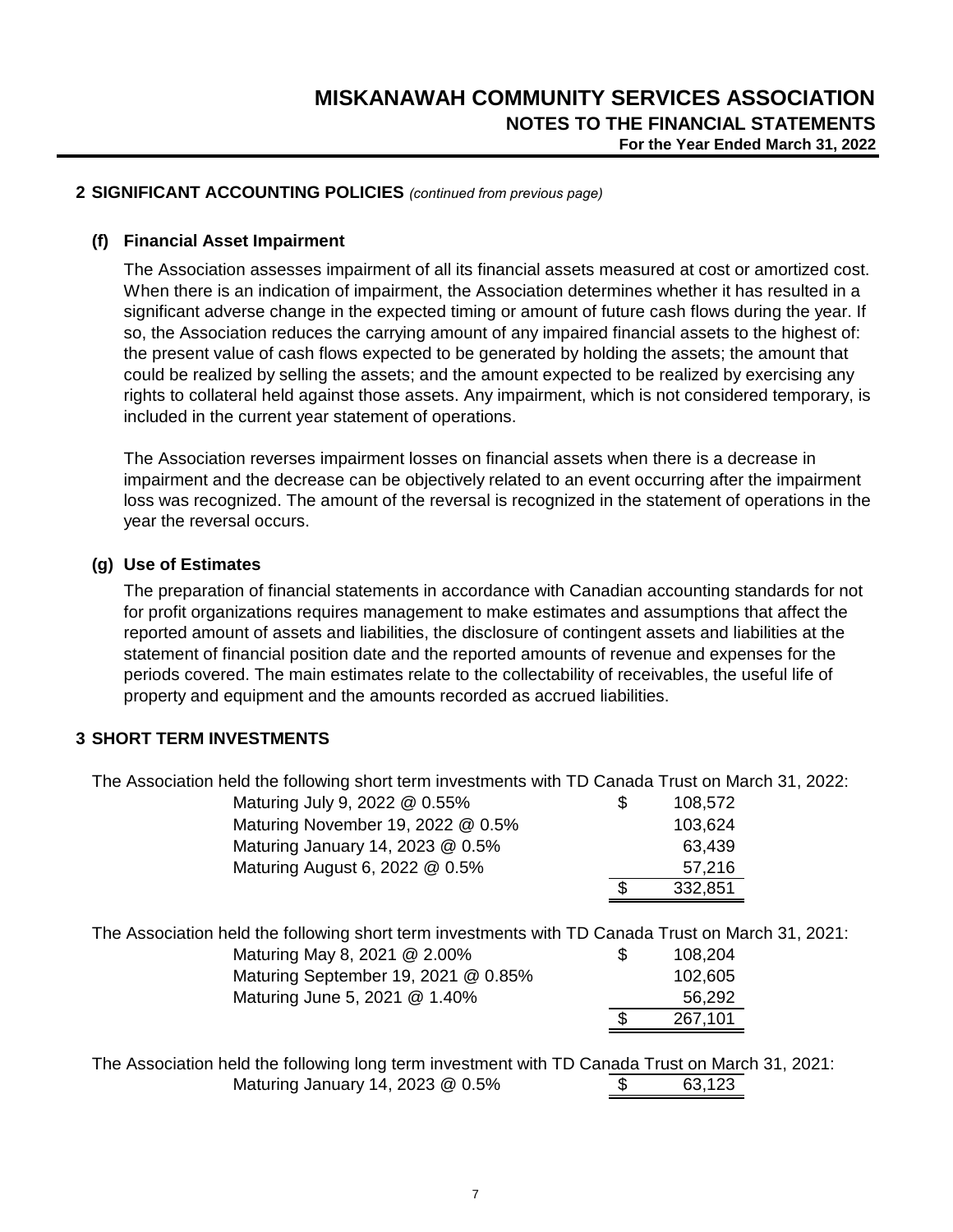## **4 GRANTS PAYABLE, DEFERRED CONTRIBUTIONS AND RESTRICTED ASSETS**

### *Externally Restricted Assets*

The grants payable and deferred contributions have been allocated as follows:

|                                                  | 2022         | 2021      |
|--------------------------------------------------|--------------|-----------|
| Cash and cash equivalents, externally restricted | 1,437,068 \$ | 1,066,312 |
|                                                  | 1,437,068 \$ | 1,066,312 |

### *Deferred Contributions and Grants Payable*

Deferred contributions and grants payable represent unspent grants, fundraising and donations that have been externally restricted and designated by the donor for a specific purpose.

|                                                 |   | 2022      | 2021      |
|-------------------------------------------------|---|-----------|-----------|
| Deferred contributions                          | S | 881,308   | 411,729   |
| Casino                                          |   | 57,320    | 58,653    |
|                                                 | S | 938,628   | 470,382   |
| Grants payable                                  |   | 498,440   | 595,930   |
| Total deferred contributions and grants payable |   | 1,437,068 | 1,066,312 |

## **5 PROPERTY AND EQUIPMENT**

|                         |    |         |              | <b>Accumulated</b> |  |                 |                 |
|-------------------------|----|---------|--------------|--------------------|--|-----------------|-----------------|
|                         |    | Cost    | Amortization |                    |  | <b>Net 2022</b> | <b>Net 2021</b> |
| Leasehold improvements  | \$ |         |              |                    |  | $\blacksquare$  |                 |
| Computer equipment      |    | 67,648  |              | 18,604             |  | 49,044          |                 |
| Furniture and equipment |    | 6,571   |              | 657                |  | 5,914           |                 |
| <b>Vehicles</b>         |    | 61,644  |              | 43,287             |  | 18,357          | 26,008          |
|                         |    | 135,863 |              | 62,548             |  | 73,315          | 26,008          |

|                         |   |                          | <b>Accumulated</b> |                 |    |                 |
|-------------------------|---|--------------------------|--------------------|-----------------|----|-----------------|
|                         |   | Cost                     | Amortization       | <b>Net 2021</b> |    | <b>Net 2020</b> |
| Leasehold improvements  | S | $\overline{\phantom{a}}$ | \$                 | $\blacksquare$  | S  | 39,586          |
| Computer equipment      |   |                          |                    | ۰               |    | 477             |
| Furniture and equipment |   |                          |                    | $\blacksquare$  |    | 10,604          |
| <b>Vehicles</b>         |   | 61,644                   | 35,636             | 26,008          |    | 38,267          |
| Artwork                 |   |                          |                    | $\blacksquare$  |    | 3,850           |
|                         |   | 61,644                   | \$<br>35,636       | 26,008          | S. | 92,784          |

During 2021 the Association moved to new premises. As a result of the move, capital assets having a carrying value of \$55,899 were disposed of for \$nil proceeds thereby resulting in a loss on disposal of \$55,899.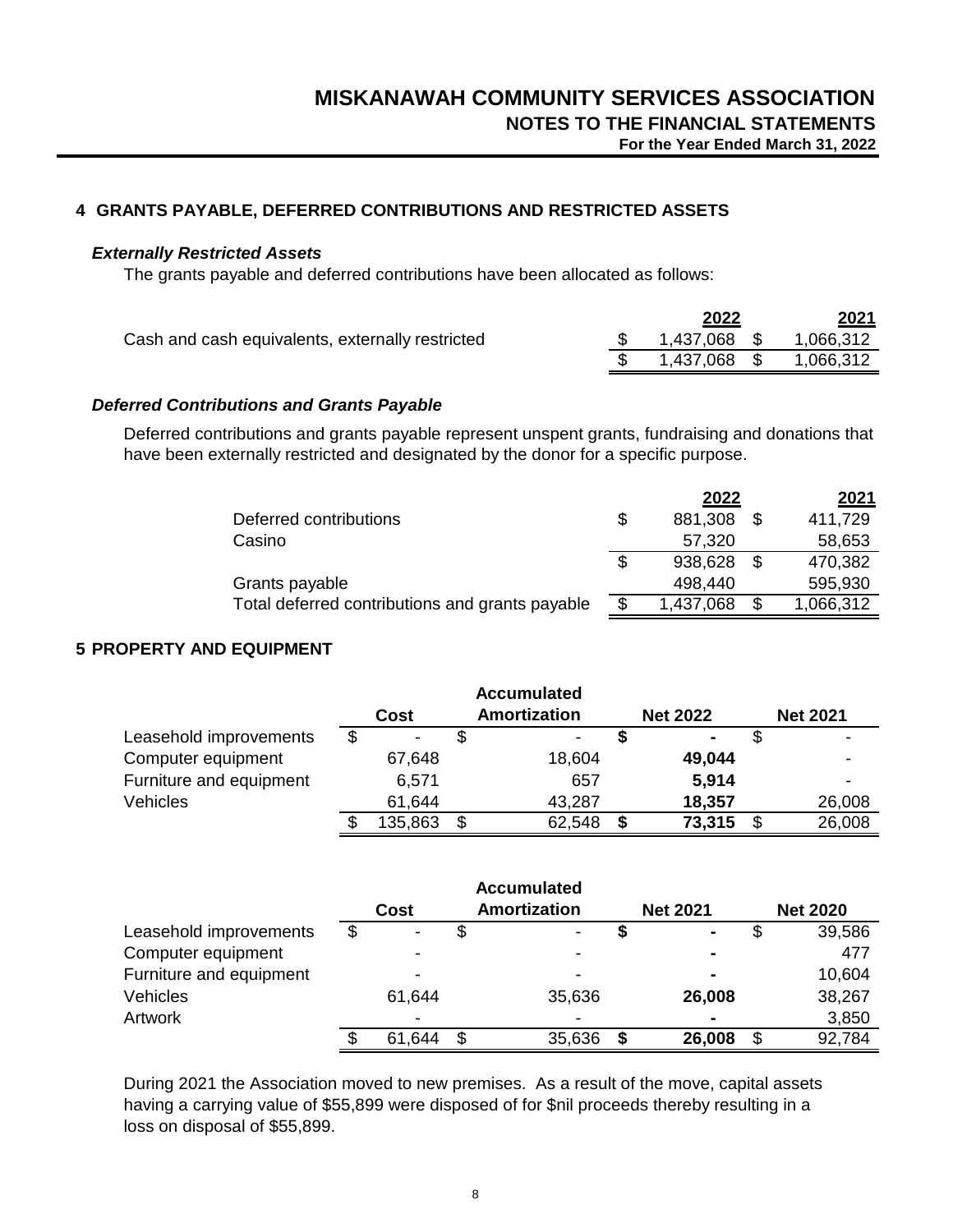## **6 DEFERRED CAPITAL CONTRIBUTIONS**

Deferred contributions related to property and equipment are comprised of the unamortized portion of contributed capital assets and contributions from government and community donors restricted for the purchase of capital assets.

|                                            | 2022      | 2021      |
|--------------------------------------------|-----------|-----------|
| Balance, beginning of the year             | 2.041     | 48,220    |
| Additions during the year                  | 50.849    |           |
| Amount amortized to income during the year | (14, 596) | (46, 179) |
| Balance at the end of the year             | 38,294    | 2,041     |
|                                            |           |           |

#### **7 ECONOMIC DEPENDENCE**

The Association receives its revenue in the form of grants from a variety of sources. In management's opinion, the Association's continued operations are dependent on the continuance of these grants.

#### **8 COMMITMENTS**

The Association has entered into two operating leases for premises which expire May 31, 2023 and June 30, 2023.

The Association has entered into an equipment operating lease which expires April 2023.

Future minimum annual commitments for premises and equipment, including an estimate of operating expenses for the premises, for the next five years are as follows:

| 2023 |   | 662,137 |
|------|---|---------|
| 2024 |   | 159,569 |
|      | S | 821,706 |

#### **9 COMPARATIVE FIGURES**

Certain comparative figures have been reclassified to conform to the current year's presentation.

## **10 COVID-19**

The COVID-19 pandemic is causing significant financial market and social dislocation. The situation is dynamic with various levels of government around the world responding in different ways to address the outbreak. The Association continues to monitor its operations and assess the impacts COVID-19 will have on its business activities.